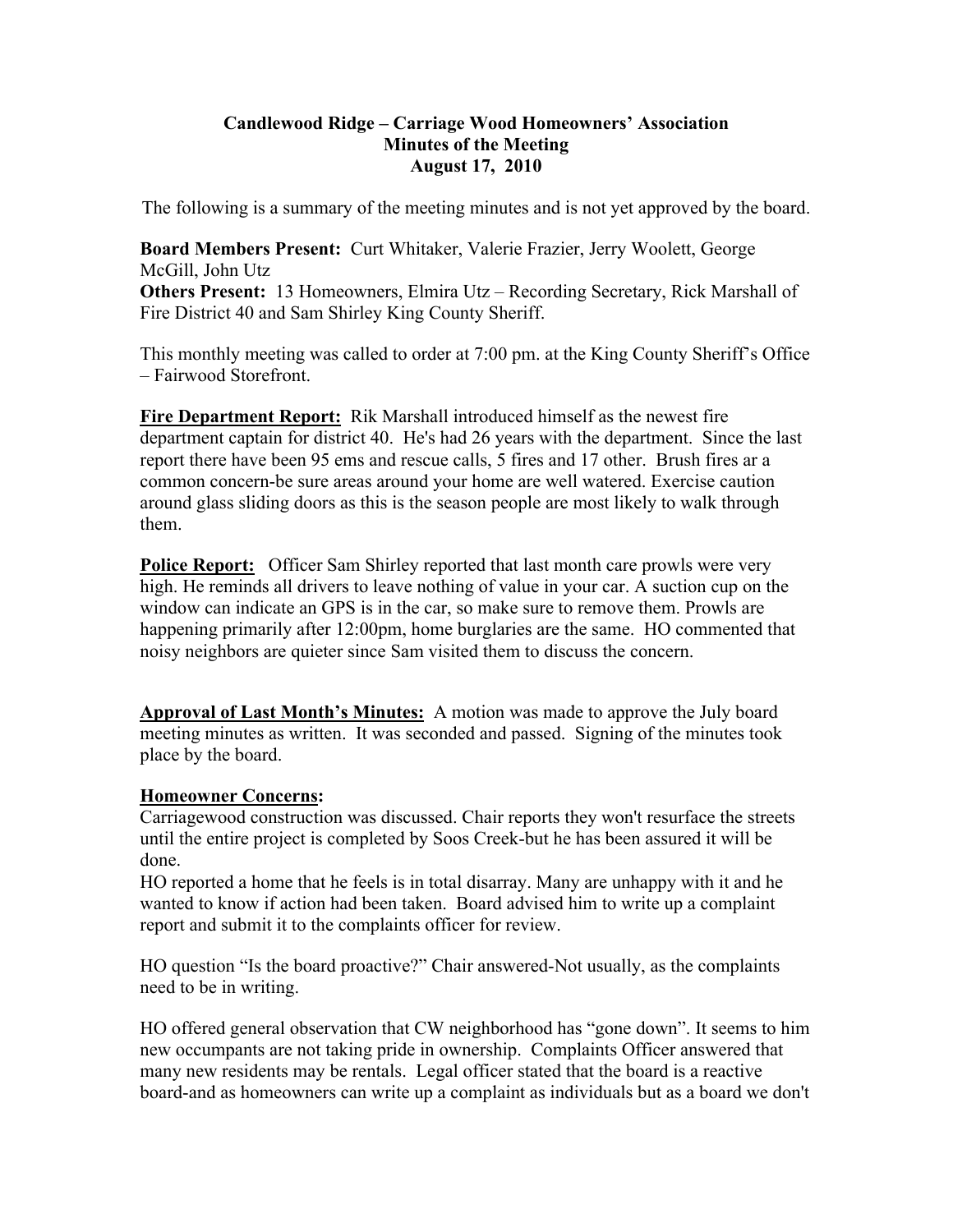police or have the time as volunteers to do so. If a problem is seen Home Owners are reminded to submit a written complaint to the Complaints Officer.

HO suggested that all homeowners remember to edge their sidewalks as it makes a big difference in appearance.

Suggestion was made by HO to create a friendly reminder or guide to property care to include in our welcome packets.

Dumpter or recycling days were suggested as well-which the chair reports is under consideration.

HO suggested perhaps an article submitted to the Fairwood Flyer on the subject of yard care would be helpful.

CAM officer reports that a former chairperson suggested a comprehensive review of the neighborhood's state of maintenance but volunteers were not found to complete it. He says he would take volunteers names with an interest in such a project.

HO received letter about weeds in her yard and wanted to follow up in person. Complaints chair person reports that the HO is currently in compliance and the issue was closed prior to the meeting. HO is requested to keep in touch regarding impact of construction projects in her yard and in front of her house. Same HO asked about how to deal with dog waste in her yard, when she doesn't own a dog. It was suggested she try to keep an eye out for the offending dog and owner and ask them to pick up or see who the dog belongs to.

All Home Owners are reminded to please pick up after their pets.

# **Committee Reports:**

### **Treasurer's Report:**

- 1. End of June 2010 Financial Statement Summary Facts:
	- No significant changes from the last reporting period.
	- One Chapter 7 Bankruptcy was finalized and one Chapter 13 Bankruptcy was dismissed.
- 2. A management company has been contacted in an effort to determine the costs that would be associated with having such a company manage our HOA finances. We are trying to schedule a meeting with them. At this point in time we consider this a fact finding effort.
- 3. Thirty-two hours of random sheriff's patrols were provided to the community during the month of July.

# **ACC Report:**

Twenty-one ACC requests were submitted since the last meeting. Fifteen were for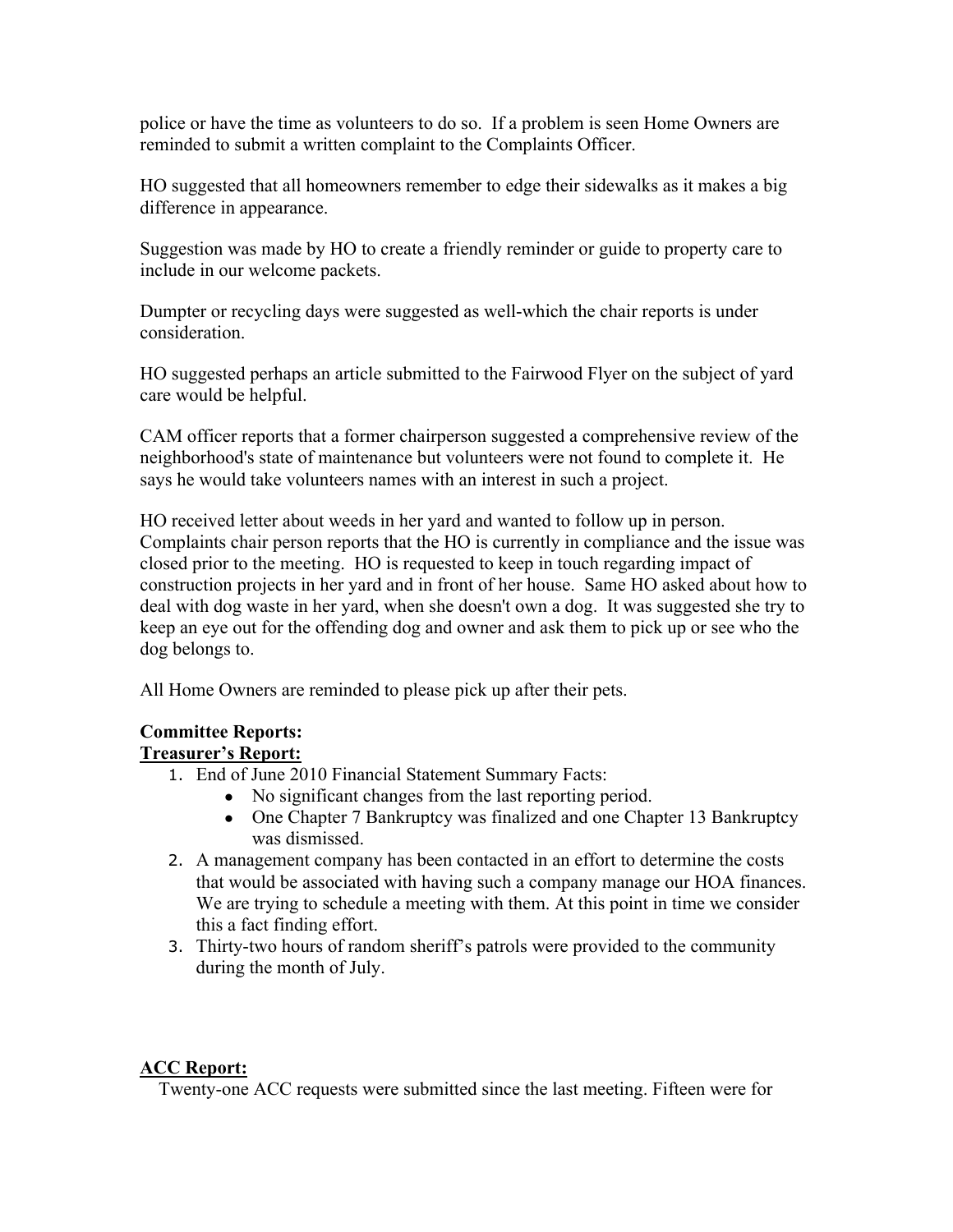paint, one for a fence, one for landscaping, one for windows and three for miscellaneous projects.

1. One reminder/warning letter was delivered for a project begun without submittal and approval of an ACC Request.

### **Common Areas Maintenance Report:**

1. Reminder to all Homeowners - It is our responsibility (Not King County's) to keep the street drains clear. Please clear the debris and leaves from the drains by your house and at the ends of your street.

2. We continue to have branches and trees fall onto the paths at CR Park. Please contact me at commonareas@crcwhoa.org or call 425-738-8611 and leave a message if you notice any trees or branches at either park or any of the Common areas or entrances.

3. Canber put down about 40 yds of bark in the common areas that were in need of it.

4. Myself and 3 Board members and a Board members husband met on a Sat. morning to flip the slide over at CR Park:. Turns out that the base mounting bracket for the slide must be moved about 3 feet to the left and it is cement. We installed the slide back to how it was and contacted Sitelines. The charge for their installer to do it is \$500. I recommend we hire them. Motion to authorize up to \$600.00 for slide installation. Motion Passed.

5. Vandalism - In CR Park:we had 1 Mutt Mitt post knocked down -just tipped over out of the ground - redug hole and put it back in. Last Thurs. another Mutt Mitt post was broken off at the cement and the post was completely gone. I searched the woods for about 1 112hr and could not find it - however just this morning it shows up on the path. Not too much damage other than the broken post. I will need to purchase a J0 foot post and 2 bags of cement and install the new post, then transfer the signs and the Mutt Mitt container.

6. I had Soos Creek W & S turn on the water at our 3 meters for the sprinkler system. We had the Backflow test completed - when they did the entrance at CR they discovered that 1 sprinkler head and about 12 ft. of pipe had been damaged from the PSE Project this Spring. Canber put a plug on the end of the pipe and didn't replace the broken one as there is no grass or plants there where the 2 new PSE boxes are located. I have filed a claim with PSE and the Co. that did the work.

7. Clements Const. (company who built our bridge in CR) did the repair work on the wooden foot bridge. It turned out very good - they did it a slight bit different then they first intended - all boards are flush now and there is support in the center of the bridge.

8. HO whose house backs up to CW Park has priced plants to plant along the fence that has been vandalized. I told her that we might help in some way. Canber has looked at and given us a quote - they recommend 24 Hawthorne shrubs (an evergreen with thorns), 12 six foot Arborvitae (pyramidalis) alternating and evenly spaced. All labor, plants and bark for \$2425.43. Board proposed to split costs of plants along HO's fence. Officer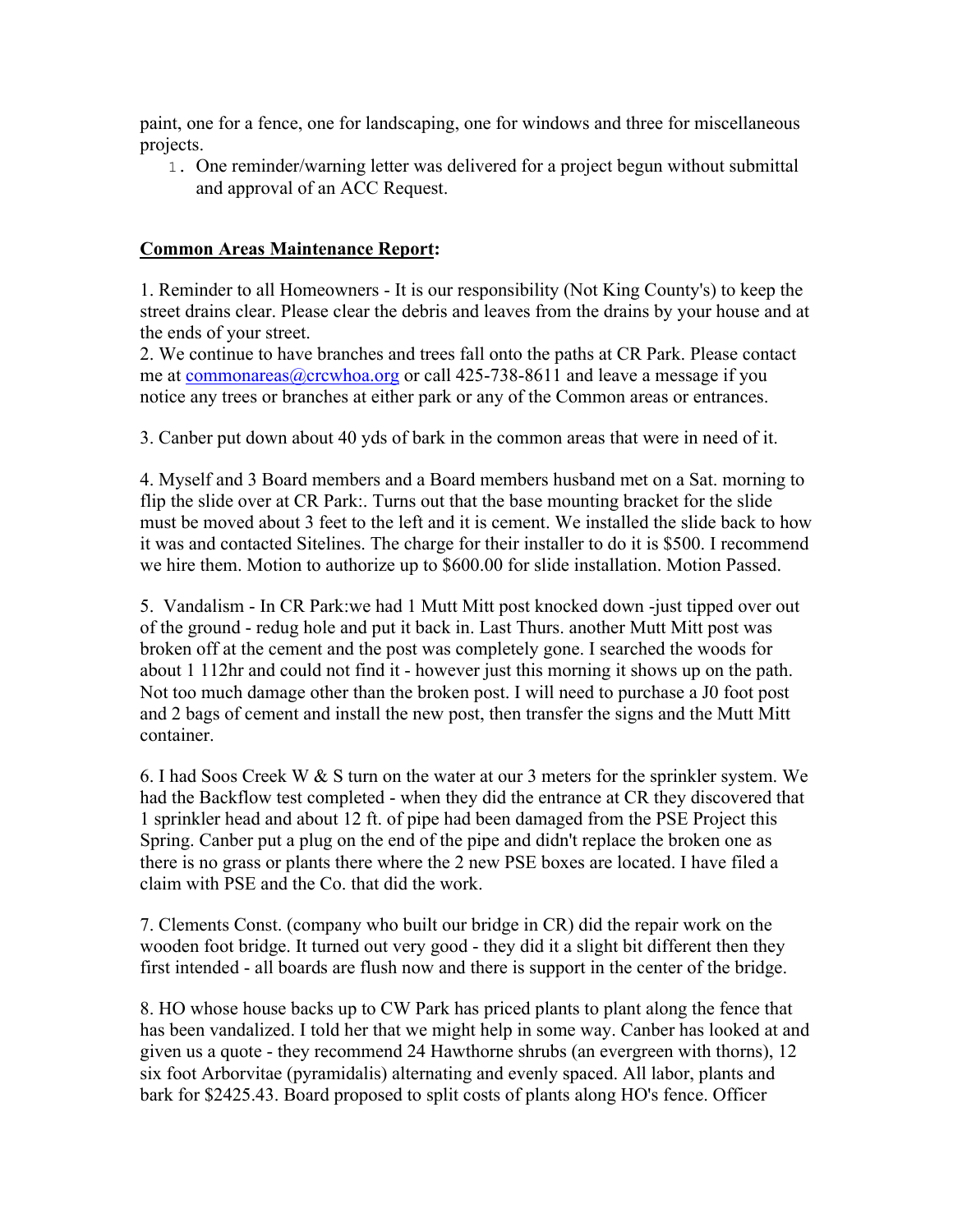would follow up with HO.

Please keep a watch for suspicious Activity and call 911 - we have a new case number to report any after hour or unruly activity in the Parks #09-179682.

Reminder: Our parks are private parks which exist for the use and enjoyment ofHOA residents, their families and guests. They are not public parks. Our park usage rules apply to everyone. Following are some of the rules that have been established to maximize safety, and minimize liability and maintenance cost: A. Park Hours: 9:00 am to dusk. B. No Smoking, alcohol, drugs, loud music, golfing, motorized vehicles or Fireworks are allowed. C. Animals must be leashed and owners are responsible for cleaning up after their animals.

### **Complaints Negotiations Report:**

- 1. There are currently 9 open active complaints
	- a. 5 are in the fines stage
	- b. 3 have received their  $1<sup>st</sup>$  non-compliance letters
	- c. 1 has received their 3rd certified non-compliance letter
	- d. 3 new complaints that require follow up
	- e. Three of our active complaints have been turned over to our attorney.
- 2. Four non-compliance issues were closed since the last meeting.
- 3. Reminder:

**Typically we do not investigate and submit non-compliance letters in response to anonymous complaints. We expect complaints to be signed, and an address and phone # to be provided so additional information, if needed, can be requested.** 

#### **Capital Improvement Committee:**

Please contact the board if you have any ideas for Capital Improvements.

### **Legal and Insurance Report:**

Settlement negotiations ongoing in lawsuit.

Arrangements concerning special meeting called by home owners is ongoing. Location has been scheduled and a moderator hired. Moderator reviewed the agenda and brought up the legality of voting on some of the agenda items. One issue raised is the removal of board members and installment of new board members should they be removed. The issue is being reviewed by the attorney.

HO question-Do proxies count as attending a meeting? Answer, yes.

HO question-In respect to removal of a board member what does it take in terms of vote. This is still being researched but it's understood to be 50% plus one of all homeowners is needed.

Brief Discussion of appointment vs. voting when someone is removed outside of the Annual Meeting-to be revisited.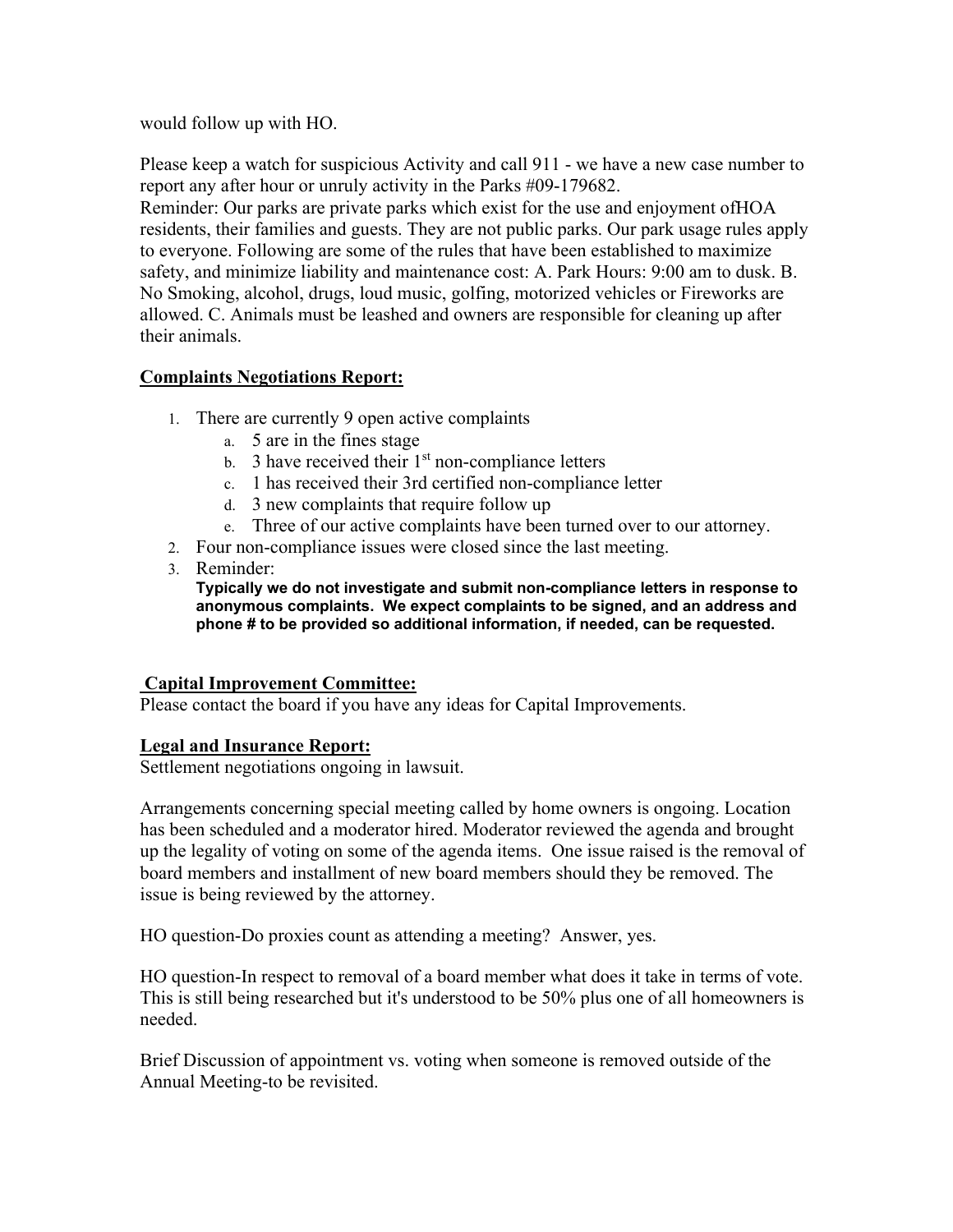### **Rental Home / Change of Address Committee**

Changes of Address and Rentals

• Reminder – When HOA correspondence needs to be delivered to an address other than the HOA street address, your HOA needs to be notified in writing of the correct address to send the correspondence. This applies to absentee homeowners who are renting or leasing their homes, homes that are vacant, and homeowners who choose to receive their correspondence at a PO Box or alternate address. In addition homeowners who are renting or leasing are required to comply the provisions of the Leasing/Rental of Homes/Tenants Rules and Regulations.

#### **Old Business:**

No response from the insurance representative regarding rocks in the playground, however the Chair mentioned that the rep said he'd contact us if there was a problem. Officer will follow up with another message.

#### **New Business:**

 Regarding a HO question about the legality of our Bookkeeper working for the CR/CW HOA within her own neighborhood's HOA-her ability to work from her home is not a violation of her HOA rules.

**Welcoming Committee** – If you are new to the neighborhood and would like an HOA information packet, call the HOA phone number at 425-738-8611 and leave a voice message or send an email request to info@crcwhoa.org.

One welcome packet was delivered since last meeting.

**Special Topics:** Visit our Website and contact the HOA via Email at:

Web – www.crcwhoa.org

Email – info@crcwhoa.org

A motion was made to adjourn the meeting at 8:20 pm.

### **Next Board Meetings:**

- $\bullet$  Sept 21st
- Oct 19th
- Nov 16th

Meetings are usually held at **7:00 pm.** at the Sheriff's Office, Albertson's Shopping Center.

All Homeowners are welcome to attend.